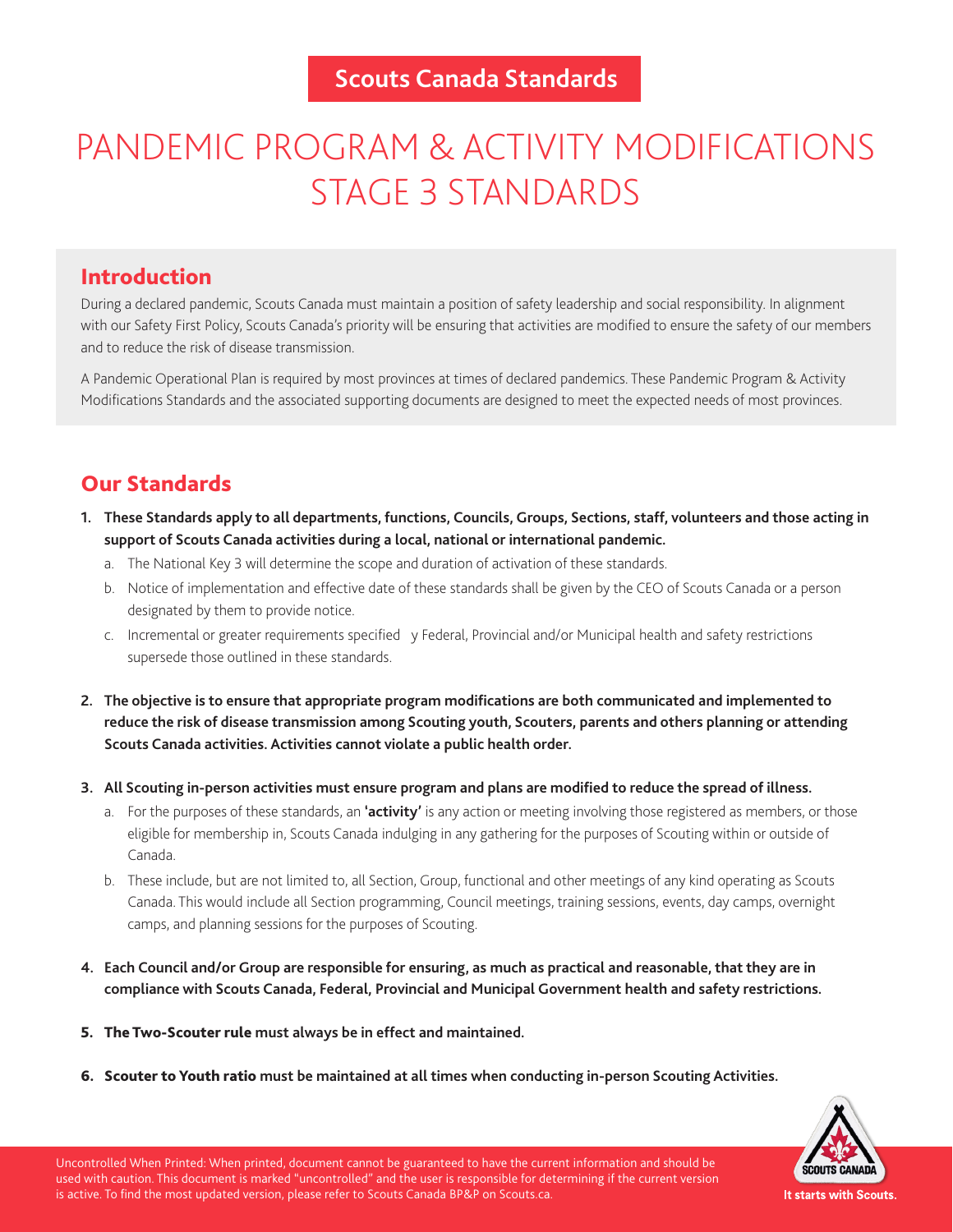#### **7. For ALL in-person activities the following requirements are to be adhered to:**

#### **a. Physical Distancing**

- i. All Scouting in-person activities must be conducted **outdoors** and be limited to a maximum of **50 persons total** or any gathering restrictions of a municipality or province that the activity/gathering is taking place within, whichever is fewer.
	- 50 persons total includes all parents, Scouters, youth, helpers, activity providers and other persons in the group
	- This includes persons who are not actively participating in the activity but remain with the group—typically parents or grandparents of the youth.
- ii. All Scouting in-person activities to be split into smaller teams (patrols) of **8 or fewer youth per patrol.**
	- A "patrol" is a general Scouting term for a small team, typically 6 to 8 youth that embodies the Scout Method— Patrol System. Specifical y, this refers to Lodges (Colony: Beavers), Lairs (Pack: Cubs), Patrols Troop: Scouts) and Expedition Teams (Company: Venturers).
- **iii. Youth members within their patrol** should be encouraged to practice physical distancing and minimise physical contact.
	- Where practical, meeting and activities should still to be modified to maintain a physical distance of at least one meter (1m) from participants within patrols.
	- Patrols must remain separate and must maintain physical distancing from another patrol for the duration of the activity (minimum 2m).
- **iv. Adults, and Scouters,** working with an assigned patrol must maintain **physical distancing of 2m**.
- v. Avoid large gatherings, like traditional opening ceremonies, large campfi es and instead modify to patrol-based activities.
- vi. Drop-off and pick-up procedures must be modified to ensure compliance with these standards.

#### **b. Vulnerable Populations**

- i. Adults and Scouters should be aware of their provincial health guidance for 'Vulnerable Persons" or "At-Risk" persons and take additional risk controls that they determine appropriate, e.g. maintaining physical distance, wearing PPE, reducing potential exposure time. Vulnerable adults must discuss with the Scouter-in-Charge to ensure appropriate risk management controls are acceptable.
- ii. Youth with underlying conditions, medical and/or behavioural complexities may attend Scouting activities, however, it is important for parents/guardians to work with their child's health-care providers so that an informed decision can be made. Parents must inform the Scouter-in-Charge in advance to ensure appropriate risk management controls are considered.
	- Where there is a vulnerable person in their household, the member must consider carefully if they should attend.

#### **c. Cleaning & Hygiene**

- i. The Scouter-in-Charge will ensure that appropriate levels of hygiene, cleaning and disinfecting, where realistically possible, are planned and executed.
	- Surfaces on playgrounds need routine cleaning with soap and water, including high touch surfaces made of plastic or metal.
	- Cleaning of wooden surfaces is not recommended by government authorities.
- ii. Handwashing stations and/or Alcohol Based Hand Rub with a minimum 60% alcohol concentration must be made available.
	- Soap and water are preferred as it is the most effective method and least likely to cause harm if accidentally ingested.
- iii. Use of shared objects (e.g. gym or sports equipment, art supplies, games) is permitted **within a patrol** but the objects should be cleaned between each use.

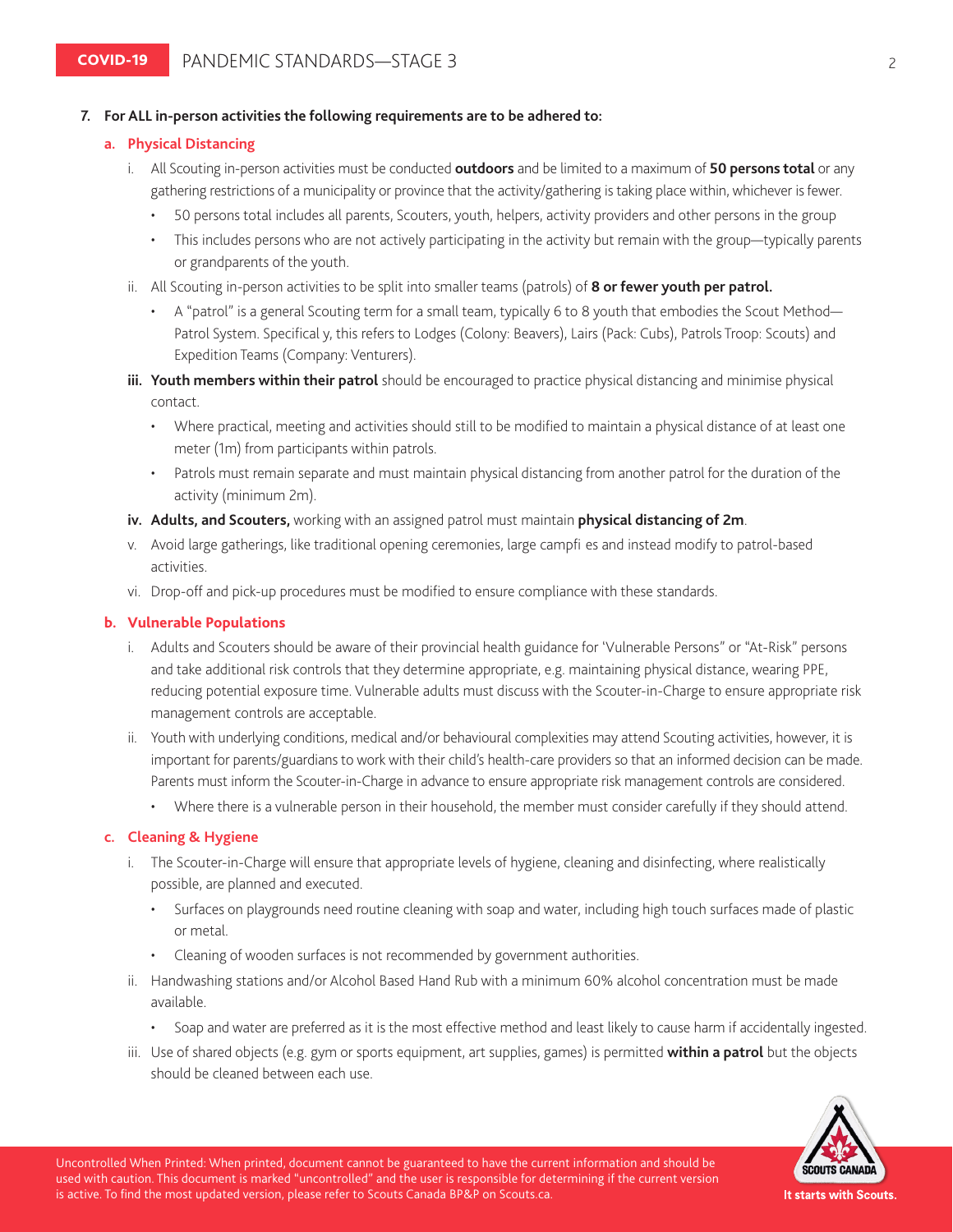#### **d. Screening**

- i. The Scouter-in-Charge must ensure that all Scouters, parents, youth and others attending the activity are reasonably informed of the requirements and associated risks of participation.
- ii. All participants must be provided a **[self-assessment screening checklist](https://scoutsca.s3.amazonaws.com/2020/08/self-assessment-screening-checklist.pdf)** to perform screening of their children or themselves **before** arriving at the planned Scouting activity.
	- It is understood that some allergies or pre-existing conditions may express similar symptoms to COVID-19. If in doubt consult a medical professional.
- iii. Scouters, parents or guardians and youth must not attend the programs or other Scouting activities if they are sick (any illness—not just limited to COVID).
	- Where there is another sick person in their household, the member should consider carefully if they should attend.
- iv. All persons ordered, and family members (or social bubble) of persons ordered, to quarantine or self-isolate under a Public Health order of a Municipality, Province or an order made under the Federal Quarantine Act are prohibited from in-person Scouting activities.
- v. If a person develops symptoms while participating in a Scouting activity the Scouter-in-Charge must follow the **[Supporting a Symptomatic Person Guideline](https://scoutsca.s3.amazonaws.com/2020/08/supporting-a-symptomatic-person-guide.pdf)** and must complete and submit a Incident Report Form to Safe Scouting following the Incident Management Procedure.
	- Youth who develop symptoms while at a Scouting activity may be asked to wear a mask and isolate in a separate area until a parent arrives for pickup. The youth must be kept at least 2 metres away from all other individuals.
- vi. For the purposes of contact tracing, attendance and screening results must be recorded for everyone attending the activity including Scouters, youth, parents and anyone else on the activity site. Records must be maintained for a minimum of 6 weeks following each activity to facilitate contact tracing in the event of an outbreak.

#### **e. Personal Protection Equipment**

- i. Unless prescribed by local regulations, personal protective equipment, such as masks are not mandatory, beyond those used by persons as part of regular precautions for the hazards normally encountered in their regular course of work (e.g. cleaning and handling chemicals).
- ii. The Group Commissioner, in conjunction with the Scouter-in-Charge, may additionally require the mandatory use of masks for a planned activity. This needs to be communicated to all participants in advance.

#### **f. Emergency Response & Risk Management**

- i. An updated hazard identification and risk assessment is conducted for the activity location and planned activity.
- ii. Emergency Response Plan (ERP) is updated to reflect pandemic equirements and local conditions.
- iii. Modified Adventure Application Form (MAAF) is updated for the site to be visited, expected weather conditions, location and municipal requirements.

#### **g. Food Provisions**

- i. Eliminate or minimise food provision for regular meetings.
- ii. No self-serve buffet-style meals.
- iii. Food and/or drink sharing is prohibited.
- iv. Clean and disinfect eating and cooking equipment after use.